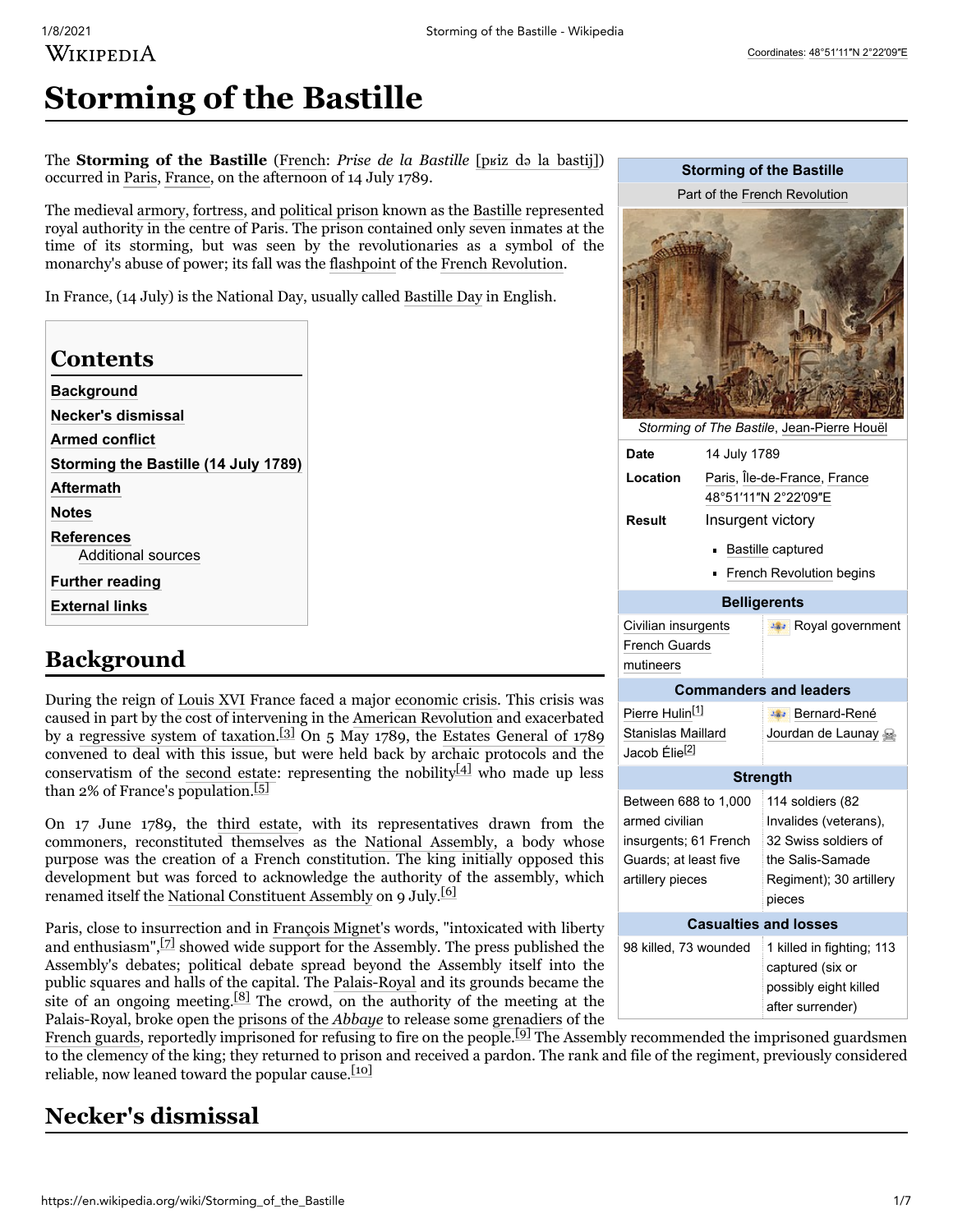On 11 July 1789, Louis XVI—acting under the influence of the conservative nobles of his [privy council—](https://en.wikipedia.org/wiki/Privy_council)dismissed and banished his finance minister, [Jacques Necker](https://en.wikipedia.org/wiki/Jacques_Necker) (who had been sympathetic to the Third Estate) and completely reconstructed the ministry.<sup>[\[11\]](#page-4-12)</sup> The marshals [Victor-François, duc de Broglie,](https://en.wikipedia.org/wiki/Victor-Fran%C3%A7ois,_2nd_duc_de_Broglie) [la Galissonnière](https://en.wikipedia.org/wiki/La_Galissonni%C3%A8re), the [duc de la Vauguyon](https://en.wikipedia.org/wiki/Paul_Fran%C3%A7ois_de_Quelen,_duc_de_la_Vauguyon), the Baron [Louis de Breteuil](https://en.wikipedia.org/wiki/Louis_Auguste_Le_Tonnelier_de_Breteuil), and the intendant [Foulon,](https://en.wikipedia.org/wiki/Foulon) took over the posts of [Puységur](https://en.wikipedia.org/wiki/Louis_Pierre_de_Chastenet_de_Puys%C3%A9gur), [Armand Marc, comte de Montmorin,](https://en.wikipedia.org/wiki/Armand_Marc,_comte_de_Montmorin) [La Luzerne,](https://en.wikipedia.org/wiki/C%C3%A9sar_Guillaume_de_La_Luzerne) [Saint-Priest,](https://en.wikipedia.org/wiki/Fran%C3%A7ois-Emmanuel_Guignard,_comte_de_Saint-Priest) and Necker.



[Jacques](https://en.wikipedia.org/wiki/Jacques_Necker) Necker (1732–1804), French minister of finance

News of Necker's dismissal reached Paris on the afternoon of Sunday, 12 July. The Parisians generally presumed that the dismissal marked the start of a coup by conservative elements.<sup>[\[12\]](#page-4-13)</sup> Liberal Parisians were further enraged by the fear that a concentration of Royal troops brought in from frontier garrisons to [Versailles,](https://en.wikipedia.org/wiki/Palace_of_Versailles) [Sèvres](https://en.wikipedia.org/wiki/S%C3%A8vres), the [Champ de Mars,](https://en.wikipedia.org/wiki/Champ_de_Mars) and [Saint-Denis](https://en.wikipedia.org/wiki/Saint-Denis,_Seine-Saint-Denis) would attempt to shut down the [National Constituent Assembly,](https://en.wikipedia.org/wiki/National_Constituent_Assembly_(France)) which was meeting in Versailles. Crowds gathered throughout Paris, including more than ten thousand at the Palais-Royal. [Camille Desmoulins](https://en.wikipedia.org/wiki/Camille_Desmoulins) successfully rallied the crowd by "mounting a table, pistol in hand, exclaiming: '*[Citizens, there is no time to lose; the dismissal of Necker is the knell of a Saint](https://en.wikipedia.org/wiki/St._Bartholomew%27s_Day_Massacre) Bartholomew for patriots! This very night all the Swiss and German battalions will leave the [Champ de Mars](https://en.wikipedia.org/wiki/Champ_de_Mars,_Paris) to massacre us all; one resource is left; to take arms*!'"[\[7\]](#page-4-8)

The Swiss and German regiments referred to were among the foreign [mercenary](https://en.wikipedia.org/wiki/Mercenary) troops who made up a significant portion of the pre-revolutionary [Royal Army](https://en.wikipedia.org/wiki/Arm%C3%A9e_Fran%C3%A7aise), and were seen as being less likely to be sympathetic to the popular cause than ordinary French soldiers.<sup>[\[13\]](#page-4-14)</sup> By early July, approximately half of the 25,000 regular troops in Paris and Versailles were drawn from these foreign regiments.[\[14\]](#page-4-15) The French regiments included in the concentration appear to have been selected either because of the proximity of their garrisons to Paris or because their colonels were supporters of the reactionary "court party" opposed to reform.<sup>[\[6\]](#page-4-7)</sup>

[During the public demonstrations that started on 12 July, the multitude displayed busts of Necker and of Louis Philippe II, Duke of](https://en.wikipedia.org/wiki/Louis_Philippe_II,_Duke_of_Orl%C3%A9ans) Orléans, then marched from the Palais Royal through the theater district before continuing westward along the boulevards. The crowd clashed with the Royal German Cavalry Regiment ("Royal-Allemand") between the [Place Vendôme](https://en.wikipedia.org/wiki/Place_Vend%C3%B4me) and the [Tuileries Palace](https://en.wikipedia.org/wiki/Tuileries_Palace). From atop the [Champs-Élysées](https://en.wikipedia.org/wiki/Champs-%C3%89lys%C3%A9es), the Prince de Lambesc unleashed a cavalry charge that dispersed the remaining protesters at Place Louis XV—now [Place de la Concorde](https://en.wikipedia.org/wiki/Place_de_la_Concorde). [\[15\]](#page-4-16) The Royal commander, [Baron de Besenval,](https://en.wikipedia.org/wiki/Pierre_Victor_Besenval_de_Bronstatt) fearing the results of a blood bath amongst the poorly armed crowds or defections among his own men, then withdrew the cavalry towards Sèvres.<sup>[\[16\]](#page-4-17)</sup>

Meanwhile, unrest was growing among the people of Paris who expressed their hostility against state authorities by attacking customs posts blamed for causing increased food and wine prices.[\[17\]](#page-4-18) The people of Paris started to plunder any place where food, guns, and supplies could be hoarded. That night, rumors spread that supplies were being hoarded at Saint-Lazare, a huge property of the clergy, which functioned as a convent, hospital, school, and even as a jail. An angry mob broke in and plundered the property,  $[18]$  seizing 52 wagons of wheat, which were taken to the public market. That same day multitudes of people plundered many other places including weapon arsenals. The Royal troops did nothing to stop the spreading of social chaos in Paris during those days.<sup>[\[19\]](#page-4-20)</sup>

## <span id="page-1-0"></span>**Armed conflict**

The regiment of [Gardes Françaises](https://en.wikipedia.org/wiki/Gardes_Fran%C3%A7aises) (English: French Guards) formed the permanent garrison of Paris and, with many local ties, was favourably disposed towards the popular cause.[\[20\]](#page-5-0) This regiment had remained confined to its barracks during the initial stages of [the mid-July disturbances. With Paris becoming the scene of a general riot, Charles](https://en.wikipedia.org/wiki/Charles_Eugene,_Prince_of_Lambesc) Eugene, Prince of Lambesc (Marshal of the Camp, Proprietor of the Royal Allemand-Dragoons), not trusting the regiment to obey his order, posted sixty dragoons to station themselves before its dépôt in the [Chaussée d'Antin](https://en.wikipedia.org/wiki/Rue_de_la_Chauss%C3%A9e-d%27Antin). The officers of the French Guards made ineffectual attempts to rally their men. The rebellious citizenry had now acquired a trained military contingent. As word of this spread, the commanders of the royal forces encamped on the Champ de Mars became doubtful of the dependability of even the



The [Bastille](https://en.wikipedia.org/wiki/Bastille) of Paris before the Revolution

foreign regiments.[\[21\]](#page-5-1) The future "Citizen King", [Louis-Philippe, duc d'Orléans,](https://en.wikipedia.org/wiki/Louis-Philippe_of_France) witnessed these events as a young officer and was of the opinion that the soldiers would have obeyed orders if put to the test. He also commented in retrospect that the officers of the French Guards had neglected their responsibilities in the period before the uprising, leaving the regiment too much to the control of its [non-commissioned officers.](https://en.wikipedia.org/wiki/Non-commissioned_officer)<sup>[\[22\]](#page-5-2)</sup> However, the uncertain leadership of [Besenval](https://en.wikipedia.org/wiki/Pierre_Victor_Besenval_de_Bronstatt) led to a virtual abdication of royal authority in central Paris. On the morning of 13 July, the electors of Paris met and agreed to the recruitment of a "bourgeois militia" of 48,000 men<sup>[\[18\]](#page-4-19)</sup> from the sixty voting districts of Paris, to restore order.<sup>[\[23\]](#page-5-3)</sup> Their identifying cockades were of blue and red, the colors of Paris. Lafayette was elected commander of this group on 14 July and subsequently changed its name to the National Guard. He added the color white, the color of the King, to the cockade on 27 July, to make the famous [French tri-color.](https://en.wikipedia.org/wiki/Symbolism_in_the_French_Revolution)

## <span id="page-1-1"></span>**Storming the Bastille (14 July 1789)**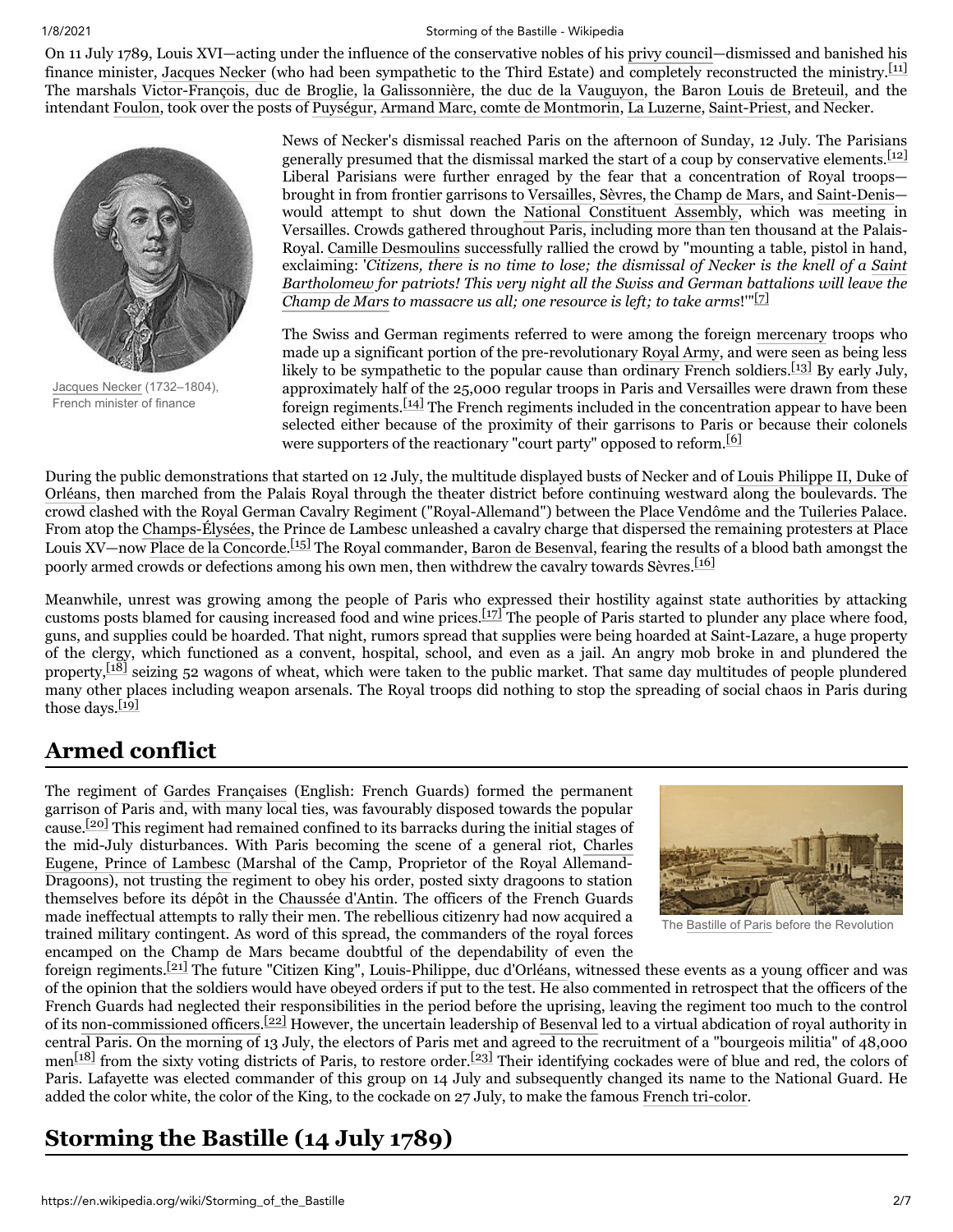On the morning of 14 July 1789, the city of Paris was in a state of alarm. The partisans of the Third Estate in France, now under the control of the Bourgeois Militia of Paris (soon to become Revolutionary France's National Guard), had earlier stormed the [Hôtel des Invalides](https://en.wikipedia.org/wiki/Les_Invalides) without meeting significant opposition.<sup>[\[25\]](#page-5-4)</sup> Their intention had been to gather the weapons held there (29,000 to 32,000 muskets, but without powder or shot). The commandant at the Invalides had in the previous few days taken the precaution of transferring 250 barrels of gunpowder to the Bastille for safer storage. $[26]$ 

At this point, the [Bastille](https://en.wikipedia.org/wiki/Bastille) was nearly empty, housing only seven prisoners:  $[27]$  four [forgers](https://en.wikipedia.org/wiki/Forgery); James F.X. Whyte, a "lunatic" imprisoned at the request of his family; Auguste-Claude Tavernier, who had tried to assassinate Louis XV thirty years before; and one "deviant" aristocrat, the Comte de Solages, imprisoned by his father using a *[lettre de cachet](https://en.wikipedia.org/wiki/Lettres_de_cachet)* (while the [Marquis de Sade](https://en.wikipedia.org/wiki/Marquis_de_Sade) had been transferred out ten days earlier).<sup>[\[26\]](#page-5-5)</sup>

The high cost of maintaining a garrisoned medieval fortress, for what was seen as having a limited purpose, had led to a decision being made shortly before the disturbances began to replace it with an open public space.<sup>[\[28\]](#page-5-7)</sup> Amid the tensions of July 1789, the building remained as a symbol of royal [tyranny.](https://en.wikipedia.org/wiki/Tyrant)<sup>[\[29\]](#page-5-8)</sup>

The regular garrison consisted of 82 *invalides* (veteran soldiers no longer suitable for service in the field).<sup>[\[30\]](#page-5-9)</sup> It had however been reinforced on 7 July by 32 grenadiers of the [Swiss](https://en.wikipedia.org/wiki/Swiss_Mercenaries) Salis-Samade Regiment from the regular troops on the [Champ de Mars](https://en.wikipedia.org/wiki/Champ_de_Mars).  $[31]$  The walls mounted 18 eight-pound guns and 12 smaller pieces. The governor was [Bernard-René de Launay,](https://en.wikipedia.org/wiki/Bernard-Ren%C3%A9_de_Launay) son of the previous governor and actually born within the Bastille.[\[26\]](#page-5-5)

The official list of *vainqueurs de la Bastille* (conquerors of the Bastille) subsequently compiled has 954 names,  $\frac{[33]}{[33]}$  $\frac{[33]}{[33]}$  $\frac{[33]}{[33]}$  and the total of the crowd was probably fewer than one thousand. A breakdown of occupations included in the list indicates that the majority were local artisans, together with some regular army deserters and a few distinctive categories, such as 21 wine merchants.[\[34\]](#page-5-12)

The crowd gathered outside the fortress around mid-morning, calling for the pulling back of the seemingly threatening [cannon](https://en.wikipedia.org/wiki/Cannon) from the embrasures of the towers and walls<sup>[\[35\]](#page-5-13)</sup> and the release of the arms and gunpowder stored inside.<sup>[\[26\]](#page-5-5)</sup> Two representatives from the Hotel de Ville [\(municipal authorities from the Town Hall\)](https://en.wikipedia.org/wiki/H%C3%B4tel_de_Ville,_Paris)<sup>[\[36\]](#page-5-14)</sup> were invited into the fortress and negotiations began, while another was admitted around noon with definite demands. The negotiations dragged on while the crowd grew and became impatient.[\[37\]](#page-5-15) Around 1:30 pm, the crowd surged into the undefended outer courtyard.[\[38\]](#page-5-16) A small party climbed onto the roof of a building next to the gate to the inner courtyard of the fortress and broke the chains on the [drawbridge,](https://en.wikipedia.org/wiki/Drawbridge) crushing one *vainqueur* as it fell. Soldiers of the garrison called to the people to withdraw, but amid the noise and confusion these shouts were misinterpreted as encouragement to enter.<sup>[\[5\]](#page-4-6)</sup> Gunfire began, apparently spontaneously, turning the crowd into a



People in the Castle of Bastille, (Musée de la [Révolution](https://en.wikipedia.org/wiki/Mus%C3%A9e_de_la_R%C3%A9volution_fran%C3%A7aise) française).



An eye witness [painting](https://en.wikipedia.org/wiki/Siege_of_the_Bastille_(Cholat)) of the siege of the Bastille by Claude Cholat<sup>[\[A\]](#page-4-21)</sup>



A plan of the Bastille and surrounding buildings made immediately after 1789; the red dot marks the perspective of Claude Cholat's painting of the siege.

mob. The crowd seems to have felt that they had been intentionally drawn into a trap and the fighting became more violent and intense, while attempts by deputies to organise a cease-fire were ignored by the attackers.<sup>[\[5\]](#page-4-6)</sup>

The firing continued, and after 3:00 pm, the attackers were reinforced by mutinous *gardes françaises*, along with two cannons. A substantial force of Royal Army troops encamped on the Champ de Mars did not intervene.<sup>[\[39\]](#page-5-17)</sup> With the possibility of mutual carnage suddenly apparent, Governor de Launay ordered the garrison to cease firing  $[40]$ at 5:00 pm. A letter written by de Launay offering surrender but threatening to explode the powder stocks held if the garrison were not permitted to evacuate the fortress unharmed, was handed out to the besiegers through a gap in the inner gate. $[41]$  His demands were not met, but Launay nonetheless capitulated, as he realised that with limited food stocks and no water supply $[34]$  his troops could not hold out much longer. He accordingly opened the gates, and the *vainqueurs* swept in to take over the fortress at 5:30 pm.[\[42\]](#page-5-20)

Ninety-eight attackers and one defender had died in the actual fighting, a disparity accounted for by the protection provided to the garrison by the fortress walls.<sup>[\[43\]](#page-5-21)</sup> Launay was seized and dragged towards the [Hôtel de Ville](https://en.wikipedia.org/wiki/H%C3%B4tel_de_Ville,_Paris) in a storm of abuse. Outside the Hôtel, a discussion as to his fate began.<sup>[\[44\]](#page-5-22)</sup> The badly beaten Launay shouted "Enough! Let me die!"<sup>[\[45\]](#page-5-23)</sup> and kicked a pastry cook named Dulait in the groin. Launay was then stabbed repeatedly and died. An English traveller, Doctor Edward Rigby, reported what he saw, "[We] perceived two bloody heads raised on pikes, which were said to be the heads of the Marquis de Launay, Governor of the Bastille, and of Monsieur Flesselles, Prévôt des Marchands. It was a chilling and a horrid sight! ... Shocked and disgusted at this scene, [we] retired immediately from the streets." $[46]$ 

The three officers of the permanent Bastille garrison were also killed by the crowd; surviving police reports detail their wounds and clothing. $[47]$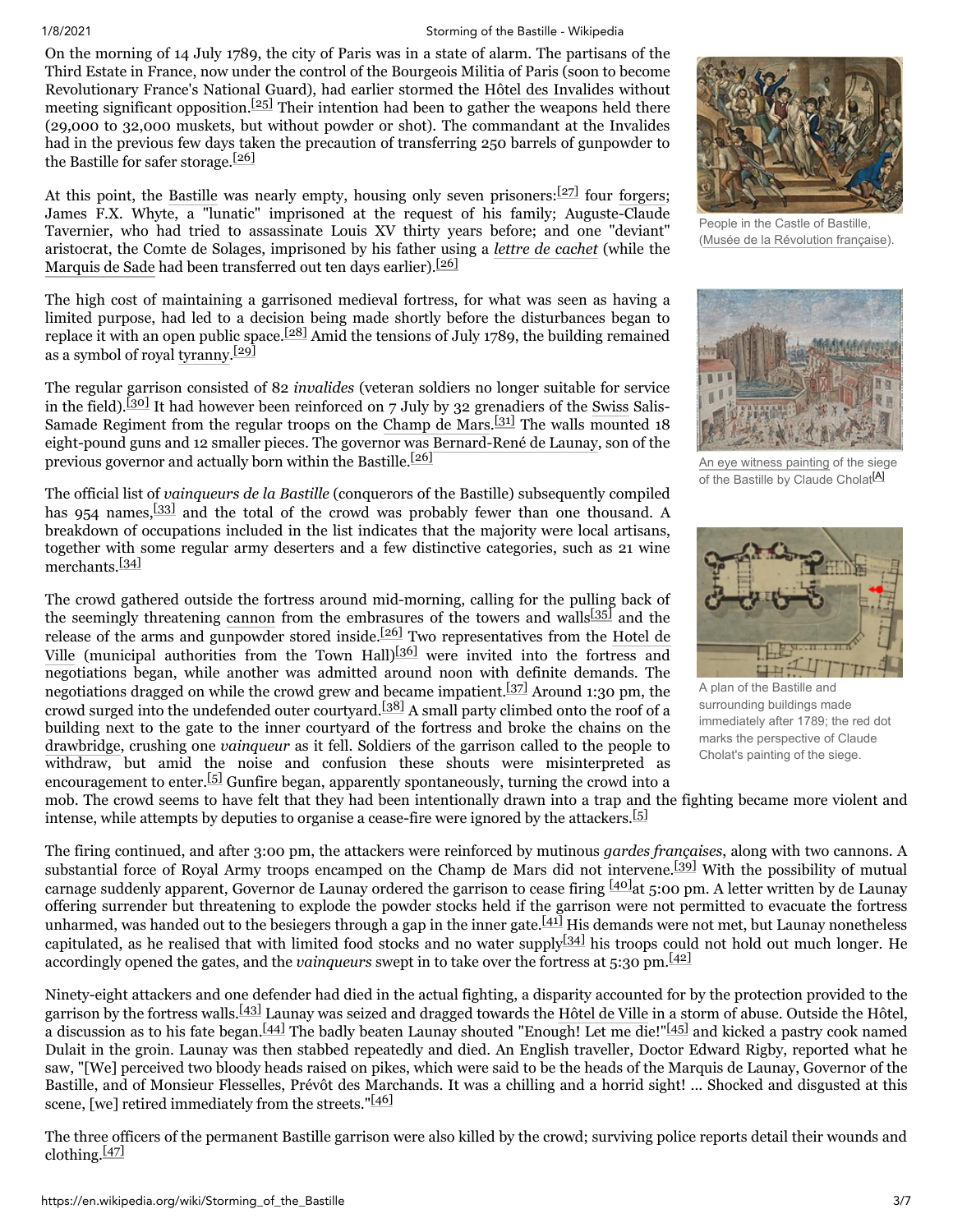Two of the *invalides* of the garrison were lynched, but all but two of the Swiss regulars of the Salis-Samade Regiment were protected by the French Guards and eventually released to return to their regiment. Their officer, Lieutenant Louis de Flue, wrote a detailed report on the defense of the Bastille, which was incorporated in the logbook of the Salis-Samade and has survived.<sup>[48]</sup> It is (perhaps unfairly) critical of the dead Marquis de Launay, whom Flue accuses of weak and indecisive leadership. $[48]$  The blame for the fall of the Bastille would rather appear to lie with the inertia of the commanders of the  $5,000^{[49]}$  $5,000^{[49]}$  $5,000^{[49]}$  Royal Army troops encamped on the Champ de Mars, who did not act when either the nearby Hôtel des Invalides or the Bastille were attacked.<sup>[\[50\]](#page-5-28)</sup>



eft ainfi qu'on fe venge des traitres

Engraving, c. 1789: militia hoisting the heads of Flesselles and the [Marquis](https://en.wikipedia.org/wiki/Bernard-Ren%C3%A9_de_Launay) de Launay on pikes. The caption reads "Thus we take revenge on traitors".



*[Sans-culottes](https://en.wikipedia.org/wiki/Sans-culottes)* wearing iconic [Phrygian](https://en.wikipedia.org/wiki/Phrygian_cap) caps and *tricolor* cockades

Returning to the Hôtel de Ville, the mob accused the *prévôt dès marchands* (roughly, mayor) Jacques de Flesselles [of treachery, and he was assassinated on the](https://en.wikipedia.org/wiki/Jacques_de_Flesselles) way to an ostensible trial at the Palais-Royal. $[51]$ 

The king first learned of the storming only the next morning through the [Duke of La Rochefoucauld.](https://en.wikipedia.org/wiki/Fran%C3%A7ois_Alexandre_Fr%C3%A9d%C3%A9ric,_duc_de_la_Rochefoucauld-Liancourt) "Is it a revolt?" asked Louis XVI. The duke replied: "No sire, it's not a revolt: it's a revolution."<sup>[\[52\]](#page-5-30)</sup>

At [Versailles,](https://en.wikipedia.org/wiki/Palace_of_Versailles) the Assembly remained ignorant of most of the Paris events, but eminently aware that the Marshal de Broglie stood on the brink of unleashing a pro-Royalist coup to force the Assembly to adopt the order of  $23$  June<sup>[\[53\]](#page-5-31)</sup> and then to dissolve. [Noailles](https://en.wikipedia.org/wiki/Louis-Marie,_vicomte_de_Noailles) apparently was first to bring reasonably accurate news of the Paris events to Versailles. M. Ganilh and Bancal-des-Issarts, dispatched to the Hôtel de Ville, confirmed his report.<sup>[\[54\]](#page-5-32)</sup>

By the morning of 15 July, the outcome appeared clear to the king as well, and he and his military commanders backed down.<sup>[\[55\]](#page-5-33)</sup> The twenty three

regiments of Royal troops concentrated around Paris dispersed to their frontier garrisons.<sup>[\[56\]](#page-5-34)</sup> The Marquis de la Fayette [took up command of the National Guard at](https://en.wikipedia.org/wiki/Marquis_de_la_Fayette) Paris;<sup>[\[57\]](#page-5-35)</sup> [Jean-Sylvain Bailly](https://en.wikipedia.org/wiki/Jean-Sylvain_Bailly) – leader of the Third Estate and instigator of the [Tennis Court Oath](https://en.wikipedia.org/wiki/Tennis_Court_Oath) – became the city's mayor under a new governmental structure known as the *[Commune de Paris](https://en.wikipedia.org/wiki/Paris_Commune_(French_Revolution))*. [\[58\]](#page-5-36) The king announced that he would recall Necker and return from Versailles to Paris; on 17 July, in Paris, he accepted a [tricolour](https://en.wikipedia.org/wiki/Flag_of_France) [cockade](https://en.wikipedia.org/wiki/Cockade) from Bailly and entered the Hôtel de Ville to cries of "Long live the King" and "Long live the Nation".<sup>[\[59\]](#page-5-37)</sup>

## <span id="page-3-0"></span>**Aftermath**

Nonetheless, after this violence, nobles – little assured by the apparent and, as it was to prove, temporary reconciliation of king and people – started to flee the

country as *[émigrés](https://en.wikipedia.org/wiki/%C3%89migr%C3%A9)*. [\[60\]](#page-5-38) [Among the first to leave were the comte d'Artois \(the future Charles X](https://en.wikipedia.org/wiki/Charles_X_of_France) of France) and his two sons, the [prince de Condé,](https://en.wikipedia.org/wiki/Louis_Joseph,_Prince_of_Cond%C3%A9) the [prince de Conti,](https://en.wikipedia.org/wiki/Louis_Fran%C3%A7ois_II,_Prince_of_Conti) the [Polignac](https://en.wikipedia.org/wiki/Gabrielle_de_Polastron,_duchesse_de_Polignac) family, and

(slightly later) [Charles Alexandre de Calonne,](https://en.wikipedia.org/wiki/Charles_Alexandre_de_Calonne) the former finance minister. They settled at [Turin,](https://en.wikipedia.org/wiki/Turin) where Calonne, as agent for the count d'Artois and the prince de Condé, began plotting civil war within the kingdom and agitating for a European coalition against France.<sup>[\[61\]](#page-5-39)</sup>

The news of the successful insurrection at Paris spread throughout France. In accord with principles of [popular sovereignty](https://en.wikipedia.org/wiki/Popular_sovereignty) and with complete disregard for claims of royal authority, the people established parallel structures of municipalities for civic government and militias for civic protection.[\[23\]](#page-5-3) In rural areas, many went beyond this: some burned title-deeds and no small number of châteaux, as the "[Great Fear](https://en.wikipedia.org/wiki/Great_Fear)" spread across the countryside during the weeks of 20 July to 5 August, with attacks on wealthy landlords impelled by the belief that the aristocracy was trying to put down the revolution.<sup>[\[62\]](#page-5-40)[\[63\]](#page-5-41)</sup>



Arrest of [Launay,](https://en.wikipedia.org/wiki/Bernard-Ren%C3%A9_de_Launay) by [Jean-Baptiste](https://en.wikipedia.org/wiki/Jean-Baptiste_Lallemand) [Lallemand,](https://en.wikipedia.org/wiki/Mus%C3%A9e_de_la_R%C3%A9volution_fran%C3%A7aise) 1790, (Musée de la Révolution française)



Arrest of Launay by an unknown artist. An analysis in 2013 of the Bastille's dimensions showed that it did not tower over the neighborhood as depicted in the paintings, but was a comparable height to other buildings in the neighborhood.<sup>[\[32\]](#page-5-26)</sup>



The Place de la [Bastille](https://en.wikipedia.org/wiki/Place_de_la_Bastille) and the July [Column](https://en.wikipedia.org/wiki/July_Column) where the Bastille once stood.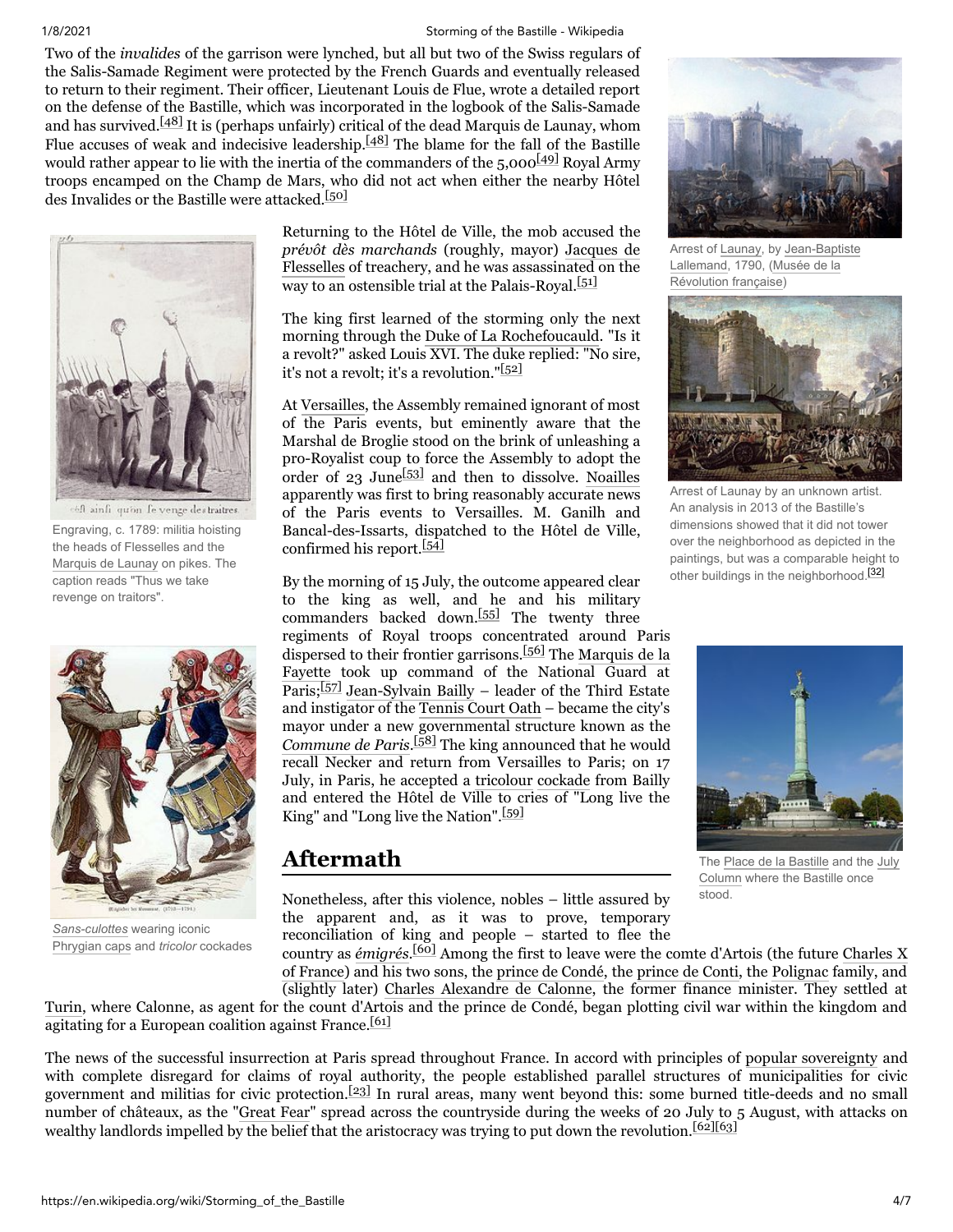On 22 July 1789 the populace lynched [Controller-General of Finances](https://en.wikipedia.org/wiki/Controller-General_of_Finances) [Joseph Foullon de Doué](https://en.wikipedia.org/wiki/Joseph_Foullon_de_Dou%C3%A9) and his son-in-law  $[64]$  Louis [Bénigne François Bertier de Sauvigny. Both held official positions under the monarchy.](https://en.wikipedia.org/wiki/Louis_B%C3%A9nigne_Fran%C3%A7ois_Bertier_de_Sauvigny)

Although there were arguments that the Bastille should be preserved as a monument to liberation or as a depot for the new National Guard, the Permanent Committee of Municipal Electors at the Paris Town Hall gave the construction entrepreneur [Pierre-François Palloy](https://en.wikipedia.org/wiki/Pierre-Fran%C3%A7ois_Palloy) the commission of disassembling the building.<sup>[\[65\]](#page-5-43)</sup> Palloy commenced work immediately. The demolition of the fortress itself, the melting down of its clock portraying chained prisoners, and the breaking up of four statues were all carried out within five months  $[66]$ 

On 16 July 1789, two days after the Storming of the Bastille, [John Frederick Sackville,](https://en.wikipedia.org/wiki/John_Frederick_Sackville) serving as ambassador to France, reported to [Secretary of State for Foreign Affairs](https://en.wikipedia.org/wiki/Secretary_of_State_for_Foreign_Affairs) [Francis Osborne, 5th Duke of Leeds,](https://en.wikipedia.org/wiki/Francis_Osborne,_5th_Duke_of_Leeds) "Thus, my Lord, the greatest revolution that we know anything of has been effected with, comparatively speaking—if the magnitude of the event is considered—the loss of very few lives. From this moment we may consider France as a free country, the King a very limited monarch, and the nobility as reduced to a level with the rest of the nation." $[67]$ 

In 1790, [Lafayette](https://en.wikipedia.org/wiki/Gilbert_du_Motier,_marquis_de_Lafayette) gave the wrought-iron, one-pound and three-ounce key to the Bastille to U.S. President [George Washington](https://en.wikipedia.org/wiki/George_Washington). Washington displayed it prominently at government facilities and events in New York and in Philadelphia until shortly before his retirement in 1797. The key remains on display at Washington's residence of [Mount Vernon.](https://en.wikipedia.org/wiki/Mount_Vernon) [\[68\]](#page-6-4)[\[69\]](#page-6-5)

Palloy also took bricks from the Bastille and had them carved into replicas of the fortress, which he sold, along with medals allegedly made from the chains of prisoners. Pieces of stone from the structure were sent to every district in France, and some have been located. Various other pieces of the Bastille also survive, including stones used to build the [Pont de la Concorde](https://en.wikipedia.org/wiki/Pont_de_la_Concorde_(Paris)) bridge over the Seine, and one of the towers, which was found buried in 1899 and is now at Square Henri-Galli in Paris, as well as the clock bells and pulley system, which are now in the Musée d'Art Campanaire.<sup>[\[70\]](#page-6-6)</sup> About 900 people who claimed to have stormed the Bastille received certificates (*Brevet de vainqueur de la Bastille*) from the [National Assembly](https://en.wikipedia.org/wiki/National_Assembly_(French_Revolution)) in 1790, and a number of these still exist.<sup>[\[71\]](#page-6-7)</sup> The building itself is outlined in brick on the location where it once stood, as is the moat in the [Paris Metro](https://en.wikipedia.org/wiki/Paris_Metro) stop below it, where a piece of the foundation is also on display.

## <span id="page-4-2"></span>**Notes**

<span id="page-4-21"></span>A. Claude Cholat was a [wine merchant](https://en.wikipedia.org/wiki/Wine) living in Paris on the rue Noyer at the start of 1789. Cholat fought on the side of the Revolutionaries during the storming of the Bastille, manning one of their cannon during the battle. Afterwards, Cholat produced a famous amateur [gouache](https://en.wikipedia.org/wiki/Gouache) painting showing the events of the day; produced in primitive, naïve style, it combines all the events of the day into a single graphical representation.<sup>[\[24\]](#page-5-45)</sup>

### <span id="page-4-3"></span>**References**

- <span id="page-4-0"></span>1. Lüsebrink and Reichardt p.43
- <span id="page-4-1"></span>2. [FOURTEENTH OF JULY 1789 \(https://erenow.net/modern/achronicleofthefrenchrevolution/38.php\)](https://erenow.net/modern/achronicleofthefrenchrevolution/38.php)
- <span id="page-4-4"></span>3. [Simon Schama](https://en.wikipedia.org/wiki/Simon_Schama). *[Citizens: A Chronicle of the French Revolution](https://en.wikipedia.org/wiki/Citizens:_A_Chronicle_of_the_French_Revolution)*, pp. 60–71. [ISBN](https://en.wikipedia.org/wiki/ISBN_(identifier)) [0-670-81012-6](https://en.wikipedia.org/wiki/Special:BookSources/0-670-81012-6)
- <span id="page-4-5"></span>4. [Munro Price](https://en.wikipedia.org/wiki/Munro_Price). *The Fall of the French Monarchy*, p. 20. [ISBN](https://en.wikipedia.org/wiki/ISBN_(identifier)) [0-330-48827-9](https://en.wikipedia.org/wiki/Special:BookSources/0-330-48827-9)
- <span id="page-4-6"></span>5. Simon Schama. *[Citizens: A Chronicle of the French Revolution](https://en.wikipedia.org/wiki/Citizens:_A_Chronicle_of_the_French_Revolution)*, p. 402. [ISBN](https://en.wikipedia.org/wiki/ISBN_(identifier)) [0-670-81012-6](https://en.wikipedia.org/wiki/Special:BookSources/0-670-81012-6)
- <span id="page-4-7"></span>6. M. J. Sydenham. *The French Revolution*, p. 46. B.T. Batsford Ltd London 1965.
- <span id="page-4-8"></span>7. [Mignet 1824](#page-6-8), §Chapter I
- <span id="page-4-9"></span>8. Simon Schama. *[Citizens: A Chronicle of the French Revolution](https://en.wikipedia.org/wiki/Citizens:_A_Chronicle_of_the_French_Revolution)*, pp. 370–71. [ISBN](https://en.wikipedia.org/wiki/ISBN_(identifier)) [0-670-81012-6](https://en.wikipedia.org/wiki/Special:BookSources/0-670-81012-6)
- <span id="page-4-10"></span>9. Simon Schama. *[Citizens: A Chronicle of the French Revolution](https://en.wikipedia.org/wiki/Citizens:_A_Chronicle_of_the_French_Revolution)*, p. 371. [ISBN](https://en.wikipedia.org/wiki/ISBN_(identifier)) [0-670-81012-6](https://en.wikipedia.org/wiki/Special:BookSources/0-670-81012-6)
- <span id="page-4-11"></span>10. Simon Schama. *[Citizens: A Chronicle of the French Revolution](https://en.wikipedia.org/wiki/Citizens:_A_Chronicle_of_the_French_Revolution)*, p. 375. [ISBN](https://en.wikipedia.org/wiki/ISBN_(identifier)) [0-670-81012-6](https://en.wikipedia.org/wiki/Special:BookSources/0-670-81012-6)
- <span id="page-4-12"></span>11. Munro Price. *The Fall of the French Monarchy*, pp. 85–87. [ISBN](https://en.wikipedia.org/wiki/ISBN_(identifier)) [0-330-48827-9](https://en.wikipedia.org/wiki/Special:BookSources/0-330-48827-9)
- <span id="page-4-13"></span>12. Munro Price. *The Fall of the French Monarchy*, p. 85. [ISBN](https://en.wikipedia.org/wiki/ISBN_(identifier)) [0-330-48827-9](https://en.wikipedia.org/wiki/Special:BookSources/0-330-48827-9)
- <span id="page-4-14"></span>13. Munro Price, p. 76 *The Fall of the French Monarchy*, [ISBN](https://en.wikipedia.org/wiki/ISBN_(identifier)) [0-330-48827-9](https://en.wikipedia.org/wiki/Special:BookSources/0-330-48827-9)
- <span id="page-4-15"></span>14. Jaques Godechot. "The Taking of the Bastille July 14th, 1789", p. 258. Faber and Faber Ltd 1970.
- <span id="page-4-16"></span>15. Micah Alpaugh, "The Politics of Escalation in French Revolutionary Protest: Political Demonstrations, Nonviolence, and Violence in the *Grandes journees* of 1789", *French History* (Fall 2009)
- <span id="page-4-17"></span>16. Simon Schama. *[Citizens: A Chronicle of the French Revolution](https://en.wikipedia.org/wiki/Citizens:_A_Chronicle_of_the_French_Revolution)*, p. 385. [ISBN](https://en.wikipedia.org/wiki/ISBN_(identifier)) [0-670-81012-6](https://en.wikipedia.org/wiki/Special:BookSources/0-670-81012-6)
- <span id="page-4-18"></span>17. [Richard Cobb](https://en.wikipedia.org/wiki/Richard_Cobb) and Colin James, p. 73 *The French Revolution. Voices From a Momentous Epoch 1789–1795*, CN 8039 Guild Publishing 1988
- <span id="page-4-19"></span>18. Munro Price. *The Fall of the French Monarchy*, p. 88 [ISBN](https://en.wikipedia.org/wiki/ISBN_(identifier)) [0-330-48827-9](https://en.wikipedia.org/wiki/Special:BookSources/0-330-48827-9)
- <span id="page-4-20"></span>19. Louis, Bergeron (1970). *Le Monde et son Histoire*. Paris. p. Volume VII, Chapter VI. Micah Alpaugh, "The Politics of Escalation in French Revolutionary Protest: Political Demonstrations, Nonviolence and Violence in the Grandes Journees of 1789", *French History* (2009)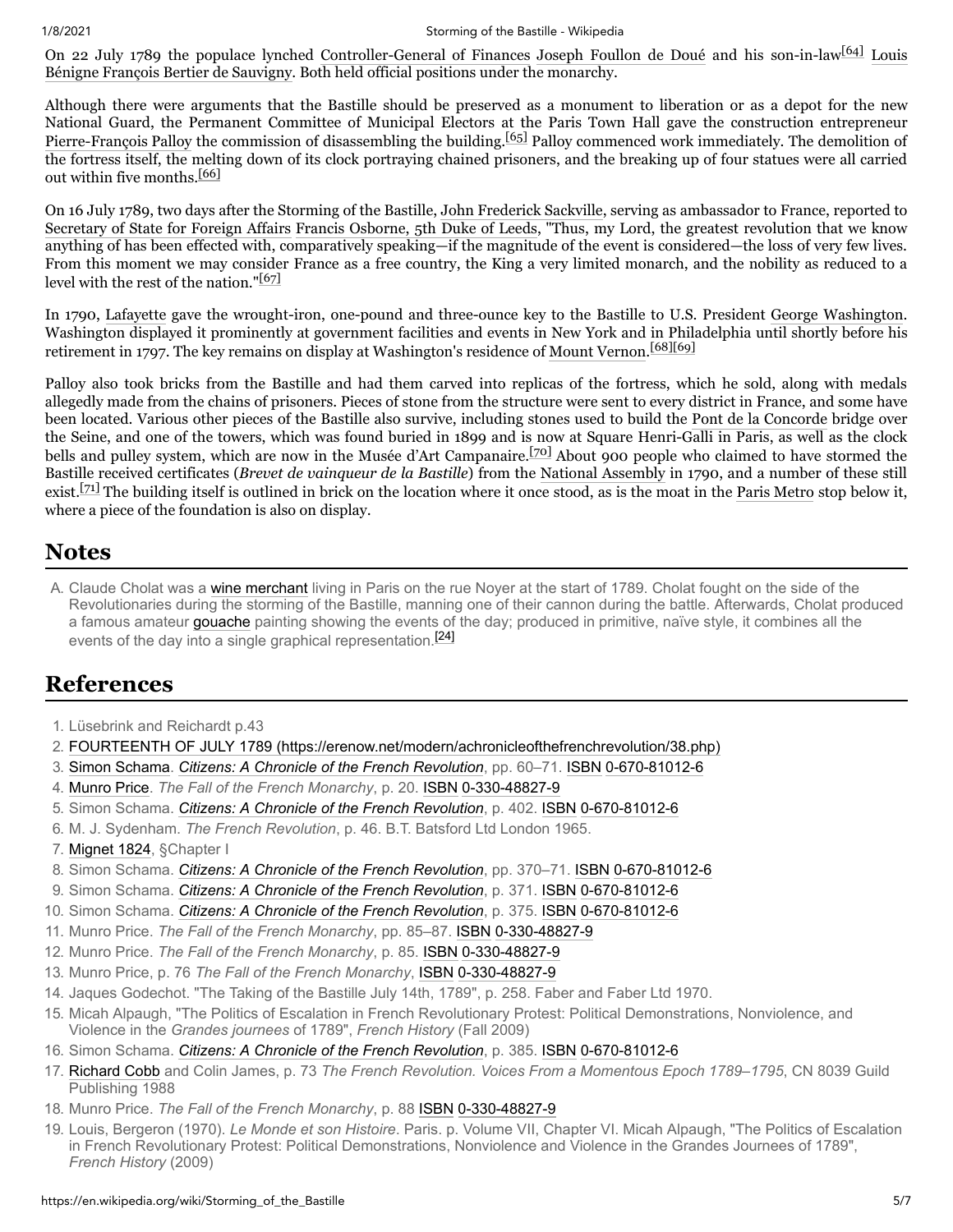- <span id="page-5-0"></span>20. Terry Crowdy. *French Revolutionary Infantry 1789–1802*, p. 6. [ISBN](https://en.wikipedia.org/wiki/ISBN_(identifier)) [1-84176-660-7](https://en.wikipedia.org/wiki/Special:BookSources/1-84176-660-7)
- <span id="page-5-1"></span>21. Munro Price. *The Fall of the French Monarchy*, pp. 96–97. [ISBN](https://en.wikipedia.org/wiki/ISBN_(identifier)) [0-330-48827-9](https://en.wikipedia.org/wiki/Special:BookSources/0-330-48827-9)
- <span id="page-5-2"></span>22. Comments recorded in diary entries made by Louis-Philipp during 1789
- <span id="page-5-3"></span>23. [Richard Cobb](https://en.wikipedia.org/wiki/Richard_Cobb) and Colin James. *The French Revolution. Voices From a Momentous Epoch 1789–1795*, p. 75. CN 8039 Guild Publishing 1988
- <span id="page-5-45"></span>24. Schama, pp. 340-2, fig. 6.
- <span id="page-5-4"></span>25. [Richard Cobb](https://en.wikipedia.org/wiki/Richard_Cobb) and Colin James, p. 68 *The French Revolution. Voices From a Momentous Epoch 1789–1795*, CN 8039 Guild Publishing 1988
- <span id="page-5-5"></span>26. Simon Schama, p. 399 *[Citizens: A Chronicle of the French Revolution](https://en.wikipedia.org/wiki/Citizens:_A_Chronicle_of_the_French_Revolution)*, [ISBN](https://en.wikipedia.org/wiki/ISBN_(identifier)) [0-670-81012-6](https://en.wikipedia.org/wiki/Special:BookSources/0-670-81012-6)
- <span id="page-5-6"></span>27. *Civilisation: A Personal View*, Kenneth Clark, Penguin, 1987, p. 216
- <span id="page-5-7"></span>28. Simon Schama, p. 398 *[Citizens: A Chronicle of the French Revolution](https://en.wikipedia.org/wiki/Citizens:_A_Chronicle_of_the_French_Revolution)* (1989, [ISBN](https://en.wikipedia.org/wiki/ISBN_(identifier)) [0-670-81012-6](https://en.wikipedia.org/wiki/Special:BookSources/0-670-81012-6))
- <span id="page-5-8"></span>29. Jacques Godechot. "The Taking of the Bastille: July 14, 1789", p. 87. Charles Scribner's Sons 1970.
- <span id="page-5-9"></span>30. [Connelly, Owen](https://en.wikipedia.org/wiki/Owen_Connelly) (2006). *The Wars of the French Revolution and Napoleon 1792–1815*. New York: Routledge. p. 18.
- <span id="page-5-10"></span>31. Christopher J. Tozzi, p. 54 "Nationalizing France's Army. Foreign, Black and Jewish Troops in the French Military, 1715–1831, [ISBN](https://en.wikipedia.org/wiki/ISBN_(identifier)) [978-0-8139-3833-2](https://en.wikipedia.org/wiki/Special:BookSources/978-0-8139-3833-2)
- <span id="page-5-26"></span>32. Pfanner, Eric. " ['Paris 3D,' a Digital Model of the French Capital" \(https://www.nytimes.com/2013/01/10/arts/design/paris-3d-a-di](https://www.nytimes.com/2013/01/10/arts/design/paris-3d-a-digital-model-of-the-french-capital.html?partner=rss&emc=rss) gital-model-of-the-french-capital.html?partner=rss&emc=rss). *Nytimes.com*. Retrieved 14 July 2018.
- <span id="page-5-11"></span>33. [Hibbert, Christopher](https://en.wikipedia.org/wiki/Christopher_Hibbert). *The French Revolution* (1980), p. 82 (1982 Penguin Books edition)
- <span id="page-5-12"></span>34. Simon Schama. *[Citizens: A Chronicle of the French Revolution](https://en.wikipedia.org/wiki/Citizens:_A_Chronicle_of_the_French_Revolution)*, p. 400. [ISBN](https://en.wikipedia.org/wiki/ISBN_(identifier)) [0-670-81012-6](https://en.wikipedia.org/wiki/Special:BookSources/0-670-81012-6)
- <span id="page-5-13"></span>35. Schama (1989), pp. 400-401
- <span id="page-5-14"></span>36. Schama (1989), pp. 400
- <span id="page-5-15"></span>37. Schama (1989), pp. 400–401
- <span id="page-5-16"></span>38. Schama (1989), p. 402
- <span id="page-5-17"></span>39. Munro Price, *The Fall of the French Monarchy*, p. 89. [ISBN](https://en.wikipedia.org/wiki/ISBN_(identifier)) [0-330-48827-9](https://en.wikipedia.org/wiki/Special:BookSources/0-330-48827-9)
- <span id="page-5-18"></span>40. Schama (1989), p. 403
- <span id="page-5-19"></span>41. Schama (1989), p. 403
- <span id="page-5-20"></span>42. Schama (1989), p. 403
- <span id="page-5-21"></span>43. Schama (1989) pp. 403–404
- <span id="page-5-22"></span>44. Schama (1989), p. 404
- <span id="page-5-23"></span>45. Schama (1989), p. 405
- <span id="page-5-24"></span>46. Rigby, Edward, *Dr. Rigby's Letters from France &c. in 1789*, HardPress Publishing, 2013, [ISBN](https://en.wikipedia.org/wiki/ISBN_(identifier)) [978-1313441636](https://en.wikipedia.org/wiki/Special:BookSources/978-1313441636)
- <span id="page-5-25"></span>47. [J. B. Morton](https://en.wikipedia.org/wiki/J._B._Morton), appendix *The Bastille Falls: and other studies of the French Revolution*, Longmans, Green & Co, London 1936
- 48. "Relation de la prise de la Bastille le 14 juillet 1789 par un de ses défenseurs", in *Revue Rétrospective*, vol. 4 (Paris: M. J. Taschereau, 1834)
- <span id="page-5-27"></span>49. Christopher Hibbert, p. 70 *The French Revolution*, [ISBN](https://en.wikipedia.org/wiki/ISBN_(identifier)) [978-0140049459](https://en.wikipedia.org/wiki/Special:BookSources/978-0140049459)
- <span id="page-5-28"></span>50. Jacques Godechot, "The Taking of the Bastille: July 14, 1789", pp. 216-217. Charles Scribner's Sons 1970.
- <span id="page-5-29"></span>51. [Hibbert, Christopher](https://en.wikipedia.org/wiki/Christopher_Hibbert) (1980). *The Days of the French Revolution*[. New York: William Morrow and Co. pp. 69–82. I](https://en.wikipedia.org/wiki/Special:BookSources/0-688-03704-6)[SBN](https://en.wikipedia.org/wiki/ISBN_(identifier)) 0-688- 03704-6.
- <span id="page-5-30"></span>52. Guy Chaussinand-Nogaret, *La Bastille est prise*, Paris, Éditions Complexe, 1988, p. 102.
- <span id="page-5-31"></span>53. ["The Séance royale of 23 June 1789" \(http://sourcebook.fsc.edu/history/seance.html\)](http://sourcebook.fsc.edu/history/seance.html). [Fitchburg State College.](https://en.wikipedia.org/wiki/Fitchburg_State_College) Retrieved 22 January 2009.
- <span id="page-5-32"></span>54. Schama (1989), pp. 419–420
- <span id="page-5-33"></span>55. Munro Price. *The Fall of the French Monarchy*, p. 92. [ISBN](https://en.wikipedia.org/wiki/ISBN_(identifier)) [0-330-48827-9](https://en.wikipedia.org/wiki/Special:BookSources/0-330-48827-9)
- <span id="page-5-34"></span>56. Jaques Godechot "The Taking of the Bastille July 14th, 1789", p. 258. Faber and Faber Ltd 1970.
- <span id="page-5-35"></span>57. Terry Crowdy, *French Revolutionary Infantry 1789–1802*, p. 9. [ISBN](https://en.wikipedia.org/wiki/ISBN_(identifier)) [1-84176-660-7](https://en.wikipedia.org/wiki/Special:BookSources/1-84176-660-7)
- <span id="page-5-36"></span>58. [François Furet](https://en.wikipedia.org/wiki/Fran%C3%A7ois_Furet) and Mona Ozouf, eds. *A Critical Dictionary of the French Revolution* (1989), pp. 519–28.
- <span id="page-5-37"></span>59. M. J. Sydenham. *The French Revolution*, p. 50. B. T. Batsford Ltd London 1965.
- <span id="page-5-38"></span>60. Munro Price. *The Fall of the French Monarchy*, p. 93. [ISBN](https://en.wikipedia.org/wiki/ISBN_(identifier)) [0-330-48827-9](https://en.wikipedia.org/wiki/Special:BookSources/0-330-48827-9)
- <span id="page-5-39"></span>61. [Richard Cobb](https://en.wikipedia.org/wiki/Richard_Cobb) and Colin James. *The French Revolution. Voices From a Momentous Epoch 1789–1795*, p. 129. CN 8039 Guild Publishing 1988.
- <span id="page-5-40"></span>62. M. J. Sydenham, p. 54 *The French Revolution*, B. T. Batsford Ltd London 1965
- <span id="page-5-41"></span>63. [Richard Cobb](https://en.wikipedia.org/wiki/Richard_Cobb) and Colin James. *The French Revolution. Voices From a Momentous Epoch 1789–1795*, p. 77. CN 8039 Guild Publishing 1988.
- <span id="page-5-42"></span>64. M. J. Sydenham, p. 55 *The French Revolution*, B. T. Batsford Ltd London 1965
- <span id="page-5-43"></span>65. Simon Schama, p. 412 *[Citizens: A Chronicle of the French Revolution](https://en.wikipedia.org/wiki/Citizens:_A_Chronicle_of_the_French_Revolution)*, [ISBN](https://en.wikipedia.org/wiki/ISBN_(identifier)) [0-670-81012-6](https://en.wikipedia.org/wiki/Special:BookSources/0-670-81012-6)
- <span id="page-5-44"></span>66. Simon Schama. *[Citizens: A Chronicle of the French Revolution](https://en.wikipedia.org/wiki/Citizens:_A_Chronicle_of_the_French_Revolution)*, p. 414. [ISBN](https://en.wikipedia.org/wiki/ISBN_(identifier)) [0-670-81012-6](https://en.wikipedia.org/wiki/Special:BookSources/0-670-81012-6)